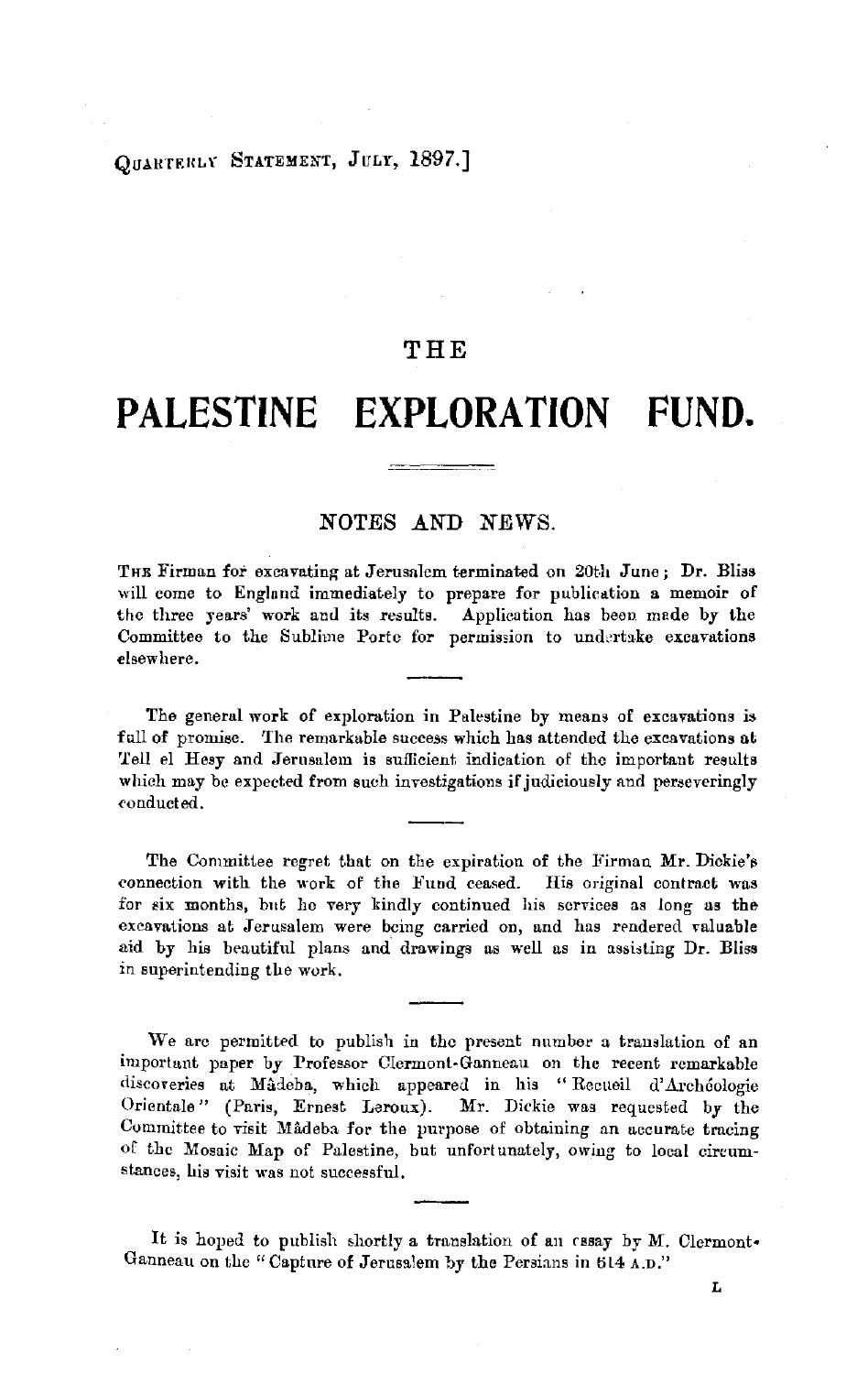The Right Rev. **W. R.** Brownlow, Bishop of Clifton, writes with reference to "The Hodoeporicon of St. Wi!libald," which he kindly translated and edited for the Palestine Pilgrims' Text Society, that, when visiting Lucca last November, he saw the tomb of St. Richard, the father of St. Willibald. On the front of his altar there is an inscription enclosed in a circle as  $follows:$ 



"I could not discover any fragment of the inscription copied by Evelyn in 1645. There was an old worm-eaten copy of it, printed on paper, and There was an old worm-eaten copy of it, printed on paper, and mounted on a board. The old Church of St. Frediano, Irish Finniun, is extremely interesting, and dates from the sixth century, as also is the Cathedral.

"I thought you might be interested to know that St. Richard, whom Mr. Kerslake makes out was King of Crediton, is still known at Lucca."

Professor R. Phene Spiers, F.S.A., is preparing a paper on the Great Mosque of the Omeiyades at Damascus. Mr. Dickie has been recently there to examine certain points which it was desirable to clear up, and the results of his investigations will be published with the Professor's paper, which it is noped will be ready for the October *Quarterly Statement.* 

Dr. Schick reports that the hotel at Jericho has been open during the past season. Carriages now go down from Jerusalem as far as the Jordan and Dead Sea. On the high ground by the shore of the latter a *café* has been established, and a few people have been living there. The steamer has ceased to work, and its machinery is being transferred to another boat of different construction.

The New English Mission Hospital at Jerusalem was opened in April. It is a very fine Institution, built upon the isolated block system from plans by Mr. A. Beresford Pite, of Hanover Square, London. There was a large assembly at the opening, nearly all the communities and nationalities in Jerusalem being represented.

The income of the Society, from March 22nd, 1897, to June 23rd, 1897, was-from annual subscriptions and donations, including Local Societies and Lectures, £271 12s, *7d.;* from sales of publications, &c., £279 *8s.* Sd.; total, £551 1s. 3d. The expenditure during the same period was £973 0s. 5d. 0~ June 23rd the balance in the Bank was £138 *Os. Od.*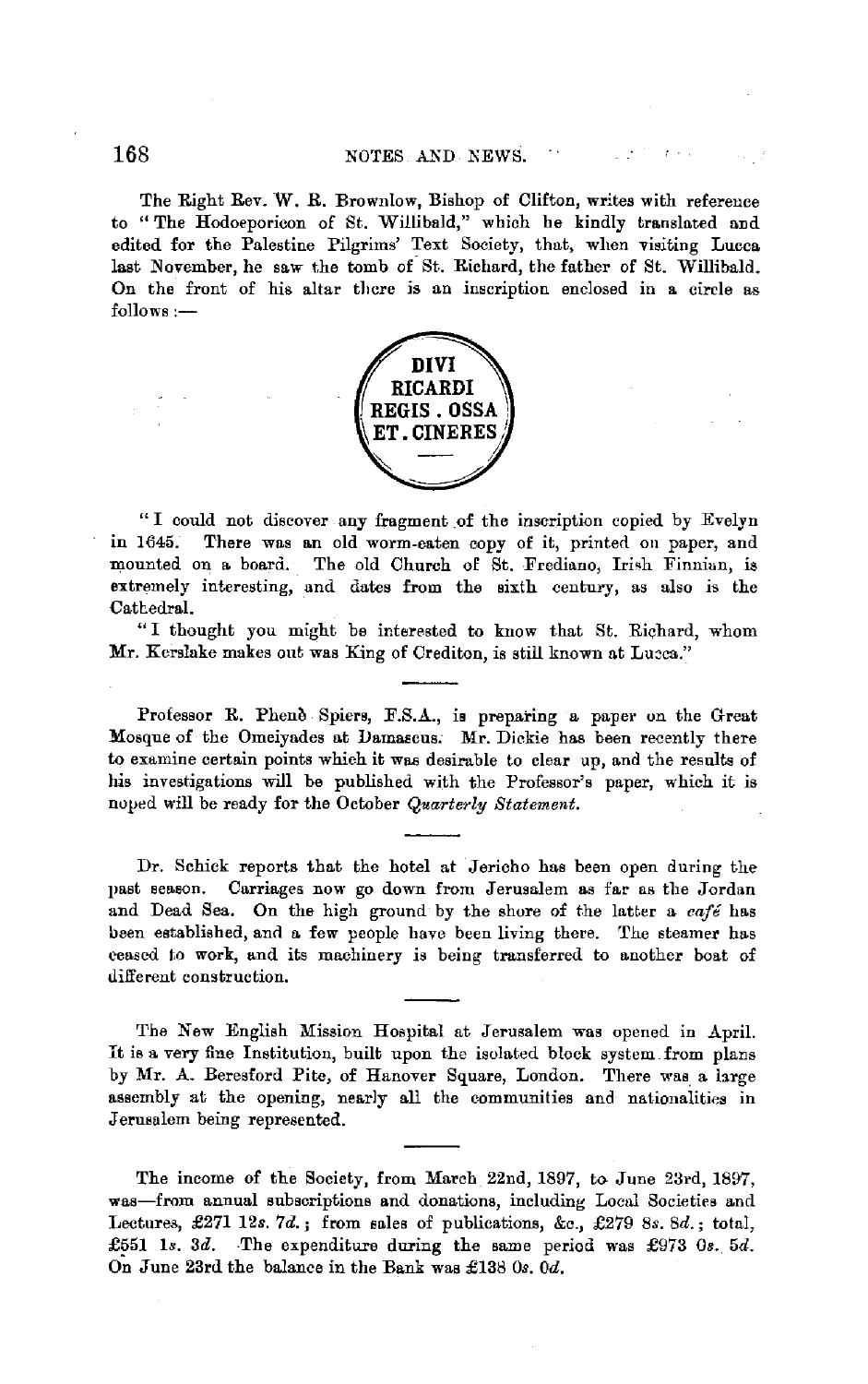#### NOTES AND NEWS.

Dr. Post's "Flora of Syria, Palestine, and Sinai," is now ready, and may be obtained on application to the author at Beirût.

The work embraces 126 orders, 850 genera, and 3,416 species, many of the latter; as well as numerous varieties, being new to science. It is illustrated by 445 woodcuts, and a coloured map, showing the botanical regions of the district covered. It contains a general analytical key to all the orders, and special keys to the larger tribes and genera. Much labour has been expended on these keys, and jt is hoped that, by their means, the usefulness of the book will be greatly increased, especially for students and travellers.

The following gentlemen have kindly consented to act as Honorary Local  $S**ecretaries** : -$ 

Alexander Kenmure, Esq., Seoul.

Rev. F. W. Carpenter, M.A., Stockport.

Rev. Rowland Scriven, M.A., Dublin, in place of the Rev. Maurice Day,. resigned.

Percy D'Erf Wheeler, Esq., M.D., F.R.C.S., Jerusalem.

Rev. Albert A. Brockway, New York.

W. B. Ridges, Esq., Los Angeles, California.

*Memo. for Subscribers to the Survey of Palestine.*-In the original programme it was intended that the "Archæological Researches" of M. Clermont-Ganneau should be published in one volume, but the work increased so much since its commencement that the Committee found it necessary to arrange forthe publication of the whole in two volumes. Vol. II has been published in advance for the reasons stated in the prefatory note.

Vol. I, which treats of Jerusalem and its neighbourhood, is now well forward, and, when ready, will be sent out to the first 250 Subscribers without any increase in their subscriptions for the full set.

The set consists of "The Survey of Eastern Palestine," by Licut.-Colonel Conder, LL.D., R.E., in one vol.; "The Fauna and Flora of Sinai, Petra, and the Wâdy 'Arabah, by H. Chichester Hart, B.A., in one vol.; "The Archæological Researches," by Professor Clermont-Ganneau, in two vols. Four volumes in all.

There are only a few copies of the sets left at the price of £7 7s.

An important work by Lieut.-Colonel Conder, R.E., entitled, "The Latin Kingdom of Jerusalem "-1099 to 1292 A.D.-and describing the condition of Palestine under the Crusaders, was published in January. It is based on the chronicles and contemporary accounts, both Christian and Moslem, and on the information collected during the progress of the Survey, with descriptions of the scenes of the important events, and other information not to be found in previous histories of the Crusades. The whole forms an octavo

169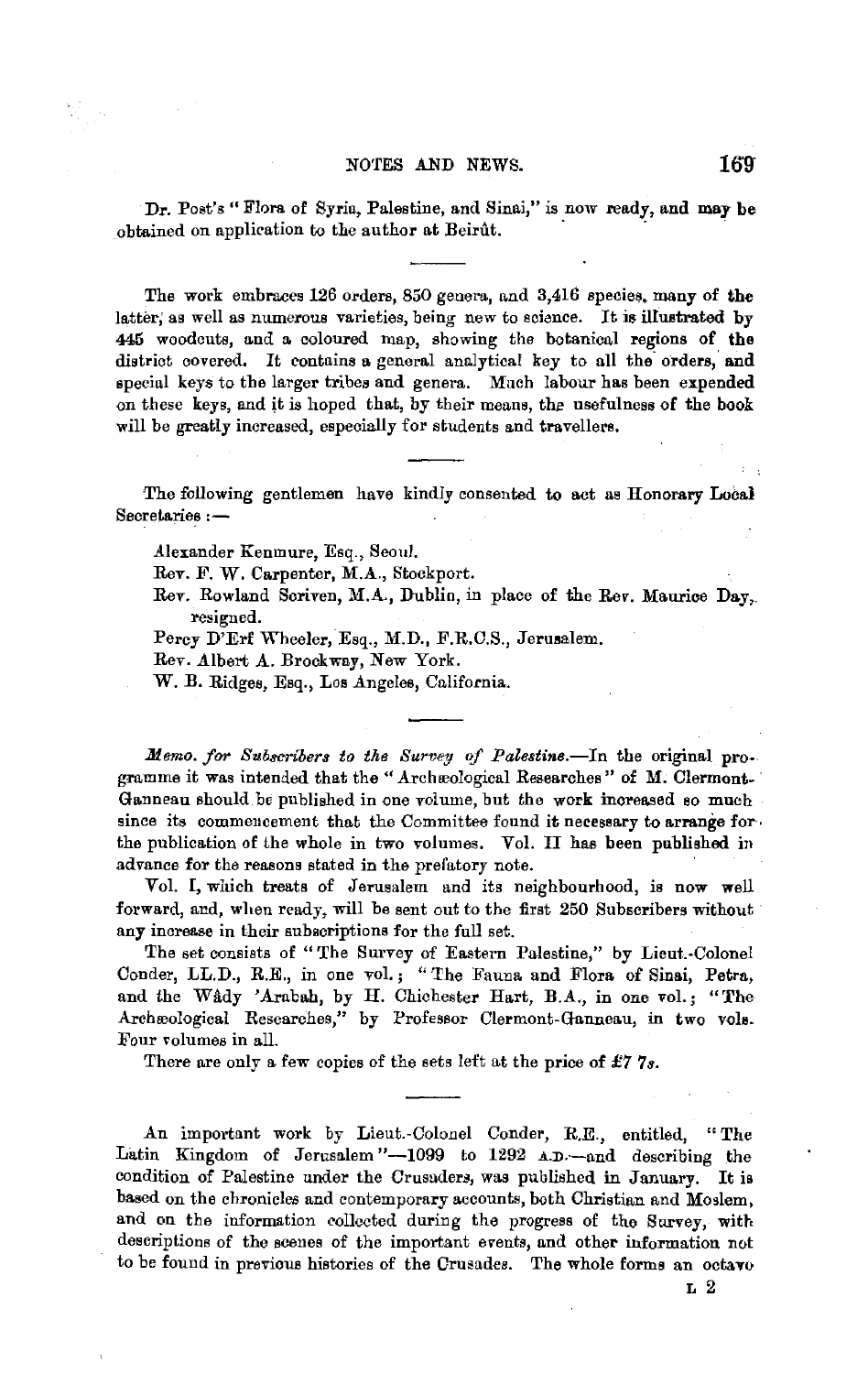### 170 NOTES AND NEWS.

volume of over 400 pages, with two maps, giving the Crusading names and boundaries of the " Fiefs" throughout Palestine.

The Committee have to announce that in accordance with a circular letter published in "Notes and News," January *Quarterly Statement,* 1896, the following translations have been issued to subscribers to the Palestine Pilgrims' Text Society *:-*

> " Marino Sanuto's Secrets," "Burchard of Mount Sion," "Jacques de Vitry,"

and that a translation has been made of Beha ed Din's "Life of Saladin." **A.D.** 1145-1232, which forms the concluding work of the Text Series.

This translation has been compared with the original Arabic, and annotated by Lieut.-Colonel Conder, LL.D., R.E., with a preface and notes by Major-General Sir Charles Wilson, K.C.B., F.R.S., R.E.

The work is now being issued to subscribers.

A complete set of the translations in 13 volumes, with general index, bound in cloth, price £10 10s. *A.* catalogue describing the contents of each volume can be had on application to the Secretary, 24, Hanover Square.

Major-General Sir Charles Wilson, the Director of the Palestine Pilgrims' Text Translations, writes in reference to the "Life of Saladin":-" The present volume closes the series of translations issued by the Palestine Pilgrims' Text Society, and I am glad to take this opportunity of conveying the thanks of the Committee to those gentlemen who have so kindly and readily given their assistance in translating, annotating, and editing the works. Without the cordial assistance of those gentlemen it would not have been possible to carry out the original programme of the Society, and place within the reach of English readers the more important of the records which the early and medieval pilgrims have left of their pilgrimages to Jerusalem and the Holy Land. The Committee and the Society are also deeply indebted to the Hon. Secretary and Treasurer, who has done so much to further the interests of the work."

Copies of the "Life of Saladin," bound in cloth, with an index, can be had separately. Price to Subscribers to the Fund, 6s. 6d.

Branch Associations of the Bible Society, all Sunday Schools within the Sunday School Institute, the Sunday School Union, and the Wesleyan Sunday School Institute, will please observe that by a special Resolution of the Committee they will henceforth be treated as subscribers and be allowed to purchase Lhe books and maps (by application only to the Secretary) at reduced price.

The Committee have to acknowledge with thanks the following donations to the Library of the  $Fund :=$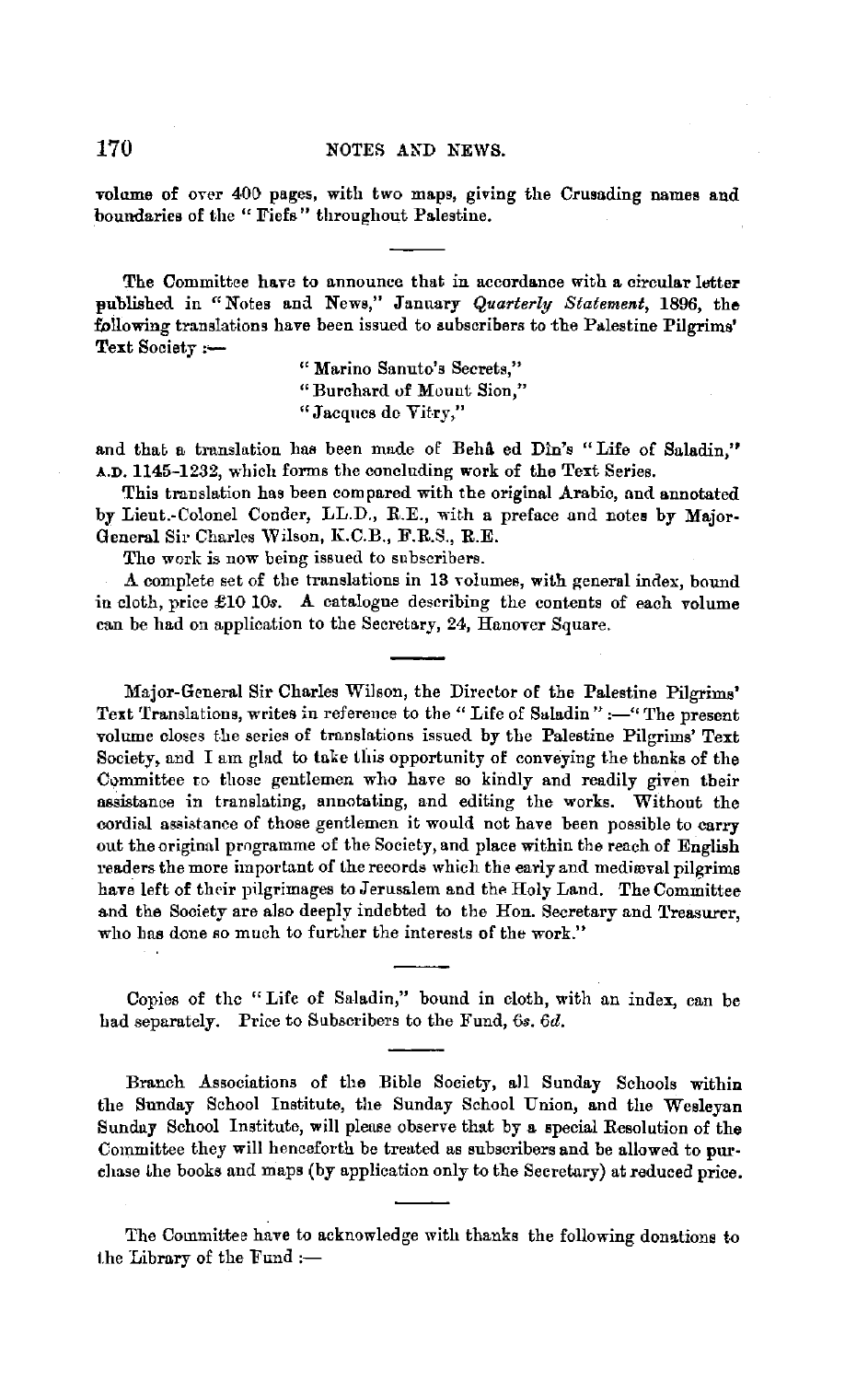"Christ in His Holy Land." By the Rev. Alexander A. Boddy. From the Author.

"Emmaus Identified." By Mrs. Finn, M.R.A.S. From the Author.

From M. Clermont-Ganneau. Nos. 8-13 of his "Recueil D'Archéologie Orientale," w hieh contains the following, among other, artieles *:-* Cachet israélite aux noms de Ahaz et de Pekhai; Les archers palmyréniens à Coptos; La Grande inscription nabatéenne de Petra: Le sépulchre de Rachel et le tumulus du roi Archélaüs; La prise de Jérusalem par les Perses en 614 (J.--G.); La Carte de la Palestine d'après la Mosaïque de Mâdeba; Épitaphes palmyréniennes d'Alep; Localités arabes de l'époque des Croisades; De Hesbân à Kerak; Les Nabatéens dans le pays de Moab.

The Committee will be glad to receive donations of Books to the Library of the Fund, which already contains many works of great value relating to Palestine and other Bible Lands. A catalogue of Books in the Library will be found in the July *Quarterly Statement,* 1893.

Mr. George Armstrong's Raised Map of Palestine is on view at the office of the Fund. A circular giving full particulars about it will be sent on application to the Secretary.

The third edition of the new Collotype Print or Photo-relief from a specially prepared copy of the Raised Map of Palestine is now ready. Price to subscribers, 2s. 3d.; non-subscribers, 3s. 3d., post free.

The print is on thin paper, measuring 20 inches by  $28\frac{1}{2}$  inches.

The museum of the Fund, at 24, Hanover Square, is now open to subscribers between the hours of 10 a.m. and 5 p.m., every week-day except Saturdays, when it closes at 2 p.m.

It may be well to mention that plans and photographs alluded to in the reports from Jerusalem and elsewhere cannot all be published, but all are preserved in the offices of the Fund, where they may be seen by subscribers.

While desiring to give publicity to proposed identifications and other theories advanced by officers of the Fund and contributors to the pages of tbe Quarterly Statement, the Committee wish it to be distinctly understood that by publishing them in the *Quarterly Statement* they neither sanction nor adopt them.

In order to make up complete sets of the *Quarterly Stafe,nent* the Committee will be very glad to receive any of the back numbers.